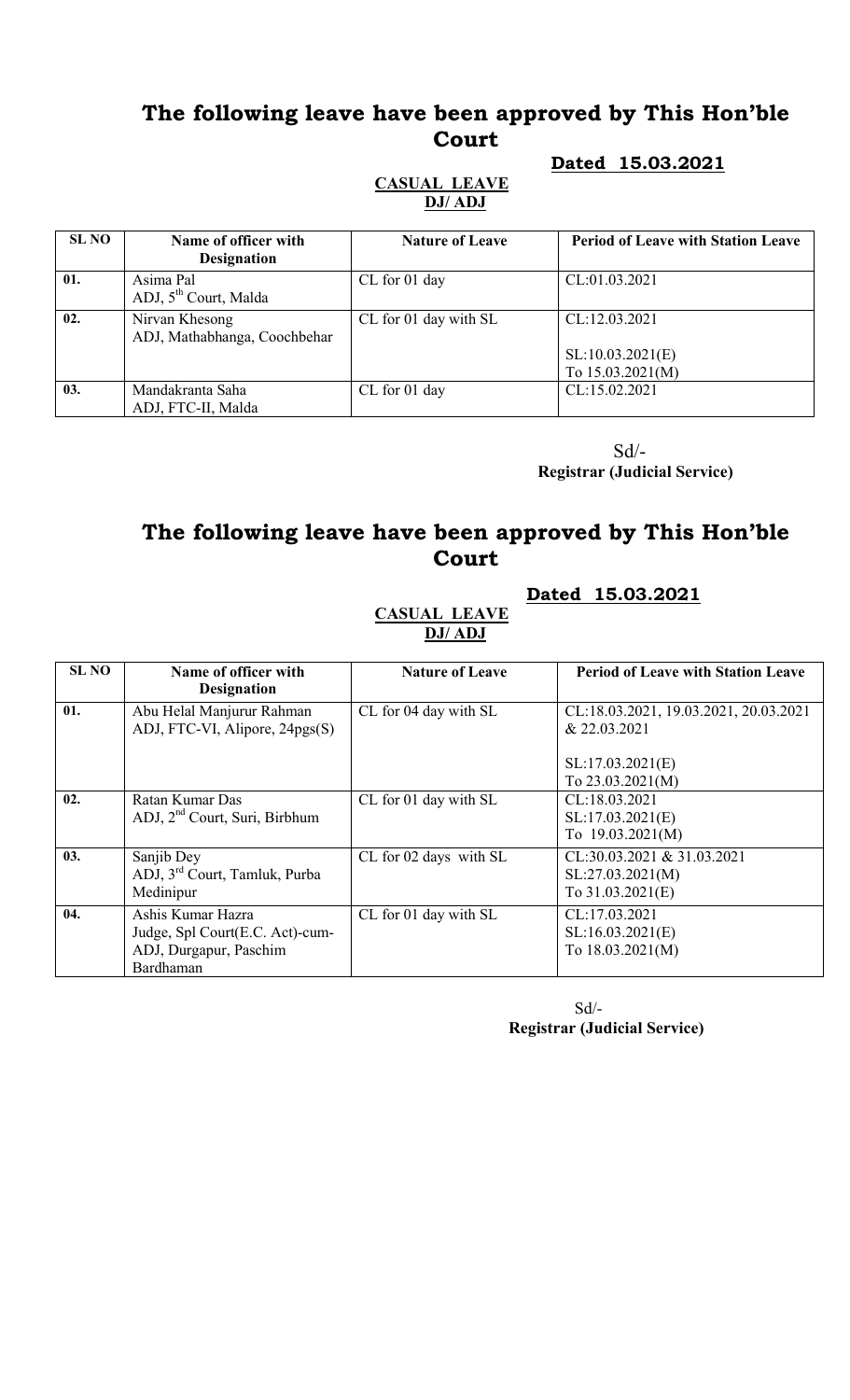# The following leave have been approved by This Hon'ble Court

### Dated: 15.03.2021

### DJ / ADJ

| Sl.<br>No. | Name of officer with<br><b>Designation</b>                                | <b>Nature of Leave</b>   | <b>Period of Leave with Station Leave</b> |
|------------|---------------------------------------------------------------------------|--------------------------|-------------------------------------------|
| 01.        | Sri Prasanta Kumar Sil<br>Judge, Family Court, A&N<br>Islands, Port Blair | Earned Leave for 05 days | From 22.03.2021 to 26.03.2021             |
| 02.        | Sri Sutapa Saha<br>ADJ, Ranaghat, Nadia                                   | Earned Leave for 05 days | From 16.03.2021 to 20.03.2021             |

### ACJM

| Sl.<br>No. | Name of officer with<br><b>Designation</b>       | <b>Nature of Leave</b>   | <b>Period of Leave with Station Leave</b> |
|------------|--------------------------------------------------|--------------------------|-------------------------------------------|
| 03.        | Sri Bhaskar Majumder<br>ACJM, Kandi, Murshidabad | Earned Leave for 03 days | From 30.03.2021 to 01.04.2021             |

| SI.<br>No. | Name of officer with<br><b>Designation</b>                                     | <b>Nature of Leave</b>          | <b>Period of Leave with Station Leave</b> |
|------------|--------------------------------------------------------------------------------|---------------------------------|-------------------------------------------|
| 04.        | Smt. Aparna Chatterjee<br>JM, 4 <sup>th</sup> Court, Serampore,<br>Hooghly     | Maternity Leave for 180<br>days | From 05.04.2021 to 01.10.2021             |
| 05.        | Smt Pradipta Bhattacharya<br>JM, 8 <sup>th</sup> Court, Alipore, 24 Pgs (S)    | Child Care Leave for 38<br>days | From 24.03.2021 to 30.04.2021             |
| 06.        | Smt. Arunima Bhattacharya<br>JM, Gangarampur at Buniadpur,<br>Dakshin Dinajpur | Earned Leave for 06 days        | From 29.03.2021 to 03.04.2021             |

Sd/- Registrar (Judicial Service)

### JM